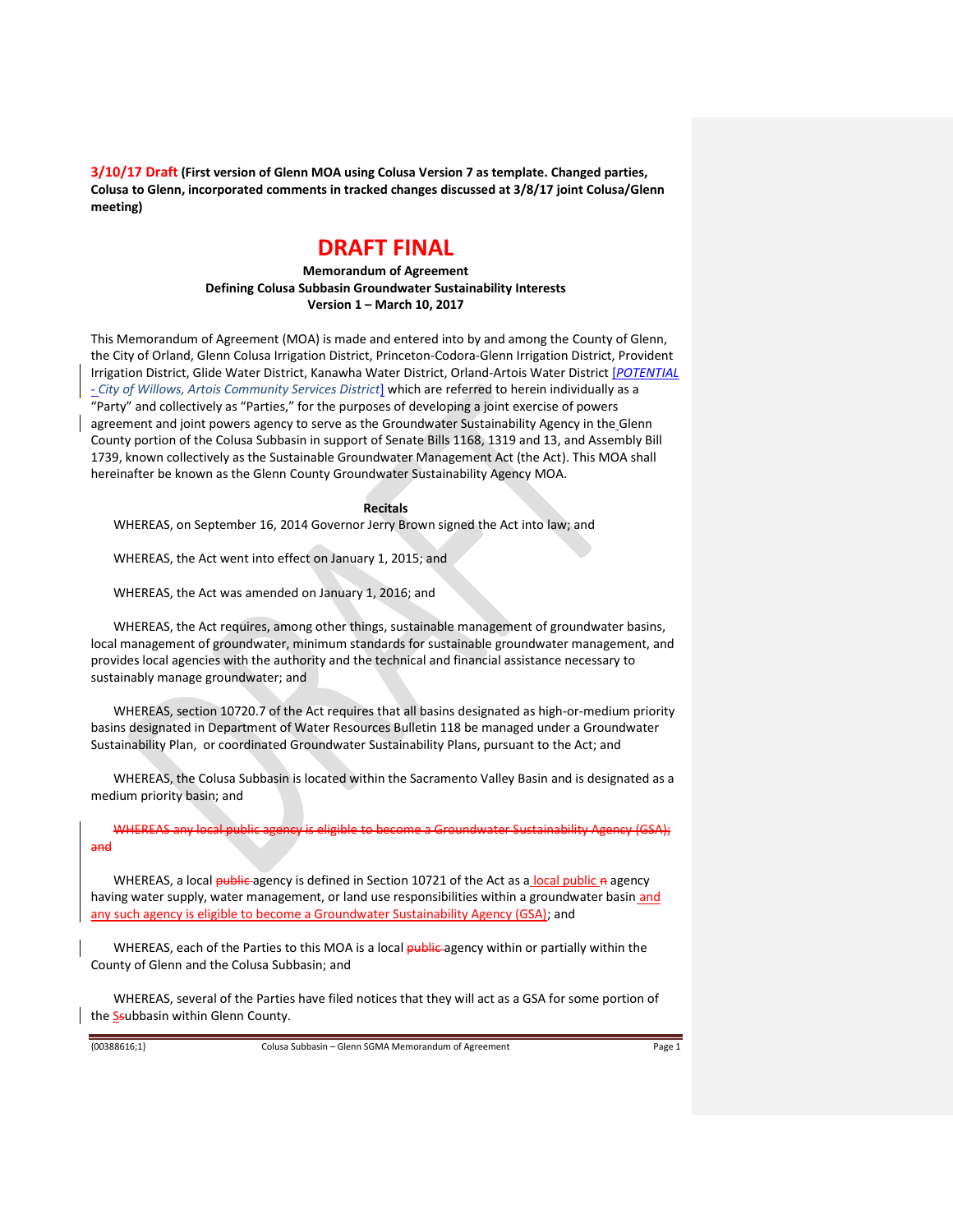WHEREAS, there are groundwater extractors in the Colusa Subbasin, including private individuals and corporations, which are outside of the boundaries of public local agencies signatory to this MOA, other than the County ("Unaffiliated Extractors"); and

WHEREAS, Unaffiliated Extractors in the Colusa Subbasin include Native American Tribes and federal agencies; and

WHEREAS, the water laws of the State of California recognize the priority of overlying groundwater rights relative to appropriative groundwater rights, and further recognize the correlative nature of overlying groundwater rights (that is, properties overlying a groundwater basin share an equal right and priority to the reasonable and beneficial use of the sustainable yield of the groundwater basin); and

WHEREAS, the Parties acting through this MOA intend to maintain an open line of communication and to work cooperatively with local Native American Tribes and federal agencies during SGMA planning and implementation; and

WHEREAS, the Parties, acting through this MOA intend to work cooperatively with other local agencies and Unaffiliated Extractors in the Colusa Subbasin to manage the Subbasin in a sustainable manner pursuant to the requirements set forth in the Act; and

WHEREAS, the Parties intend to execute a Joint Exercise of Powers Agreement pursuant to the Joint Exercise of Powers Act, Government Code Section 6500, et seq., for the purpose of forming a single GSA to manage the Colusa Subbasin within Glenn County consistent with the Act and pursuant to the principles in this MOA; and

WHEREAS upon future request and notification, the Parties will add other local public agencies as signatories to the intended joint powers agreement and members of the GSA;

NOW, THEREFORE, the Parties hereby agree as follows.

### **Section 1. Definitions**

As used in this MOA, unless context requires otherwise, the meanings of the terms set forth below shall be as follows:

- 1. "Act" refers to the Sustainable Groundwater Management Act.
- 2. "Agency" means the Glenn County Groundwater Sustainability Agency, formed pursuant to the Agreement.
- 3. "Agreement" means the Joint Exercise of Powers Agreement, as authorized by Government Code section 6500, et seq., contemplated in this MOA, which will establish the Agency for purposes of developing and implementing the Plan contemplated herein.
- 4. "Beneficial Uses and Users" include, without limitation, all current and future potential beneficial uses and users of groundwater in the Colusa Subbasin, as well as other parties responsible for implementing and carrying out the Plan.
- 5. "Committee" shall mean any committee established pursuant to this MOA.
- 6. "County" shall mean the County of Glenn in its role as a local public agency (as defined in the Act) and as a governing jurisdiction.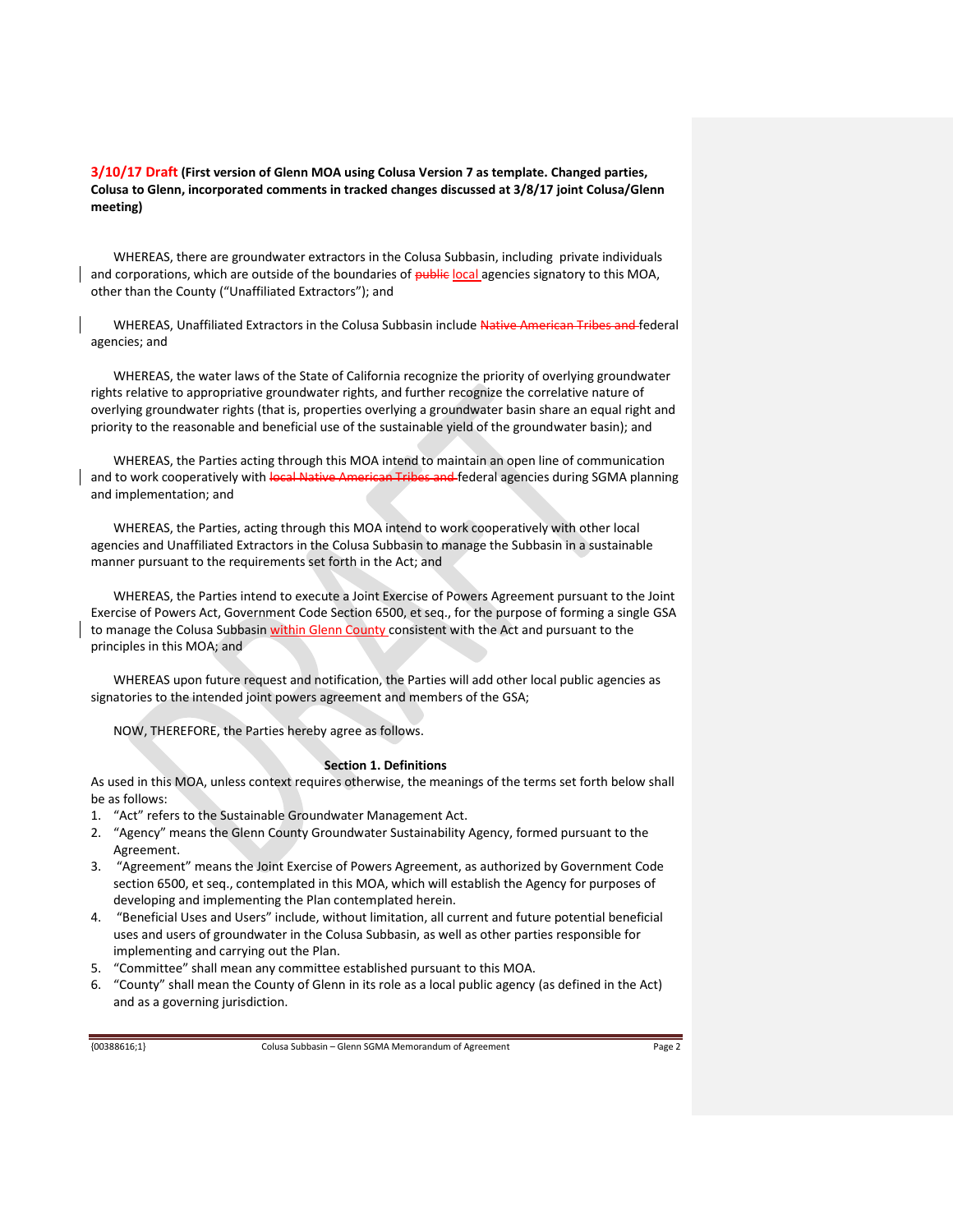- 7. "Department" means the California Department of Water Resources.
- 8. "Effective Date" means the date on which the last Party executes this MOA.
- 9. "Fiscal Year" means July 1 through June 30.
- 10. "Governing Board" means the governing body of the Agency.
- 11. "Member's Governing Body" means the respective Board of Directors or other voting body that controls each individual local public agency that is signatory to this MOA.
- 12. "Party" and "Parties" shall mean all organizations, individuals and collectives that are signatories to this MOA.
- 13. "Plan" refers to the Groundwater Sustainability Plan adopted by the Agency in coordination with the [Stakeholders/Beneficial Interests] pursuant to the Agreement.
- 14. "State" means the State of California.
- 15. "Subbasin" or "Colusa Subbasin" means the Colusa Subbasin as defined in State of California Bulletin 118.

## **Section 2. Purpose**

2.1 The purpose of this MOA is to describe general and specific principles that reflect mutual understanding of the Parties concerning commitments and obligations associated with implementing the Act in the Glenn County portion of the Colusa Subbasin to lead to the creation of a multi-party joint powers agency that will serve as the Agency.

2.2 This MOA also describes the Parties' understanding of the Agency's initial tasks and associated potential costs to implement the Act (as described in Section 6).

2.3 A potential purpose for this MOA is to serve as the legal agreement by which the Parties operate as a Groundwater Sustainability Agency during the time that the Parties are creating a multi-party joint powers agency that will serve as the Agency.

#### **Section 3. Term**

3.1 This MOA shall become effective upon execution by each of the Parties and shall continue in full force and effect until the earliest of the following events occurs:

- 3.1.1. Execution of the Agreement, or
- 3.1.2. Twelve months from the date of execution of this MOA.

## **Section 4. General Principles of Understanding**

This Section 4 reflects the mutual general goals, objectives and understandings of the Parties to this MOA with respect to development of the Agreement.

4.1 A partnered approach should be fostered for sustainable groundwater management in the Colusa Subbasin that, among other things:

4.1.1, Ssupports the Act;

4.1.2 aAchieves sustainable conditions in the Subbasin;

**Formatted:** Indent: First line: 0.5"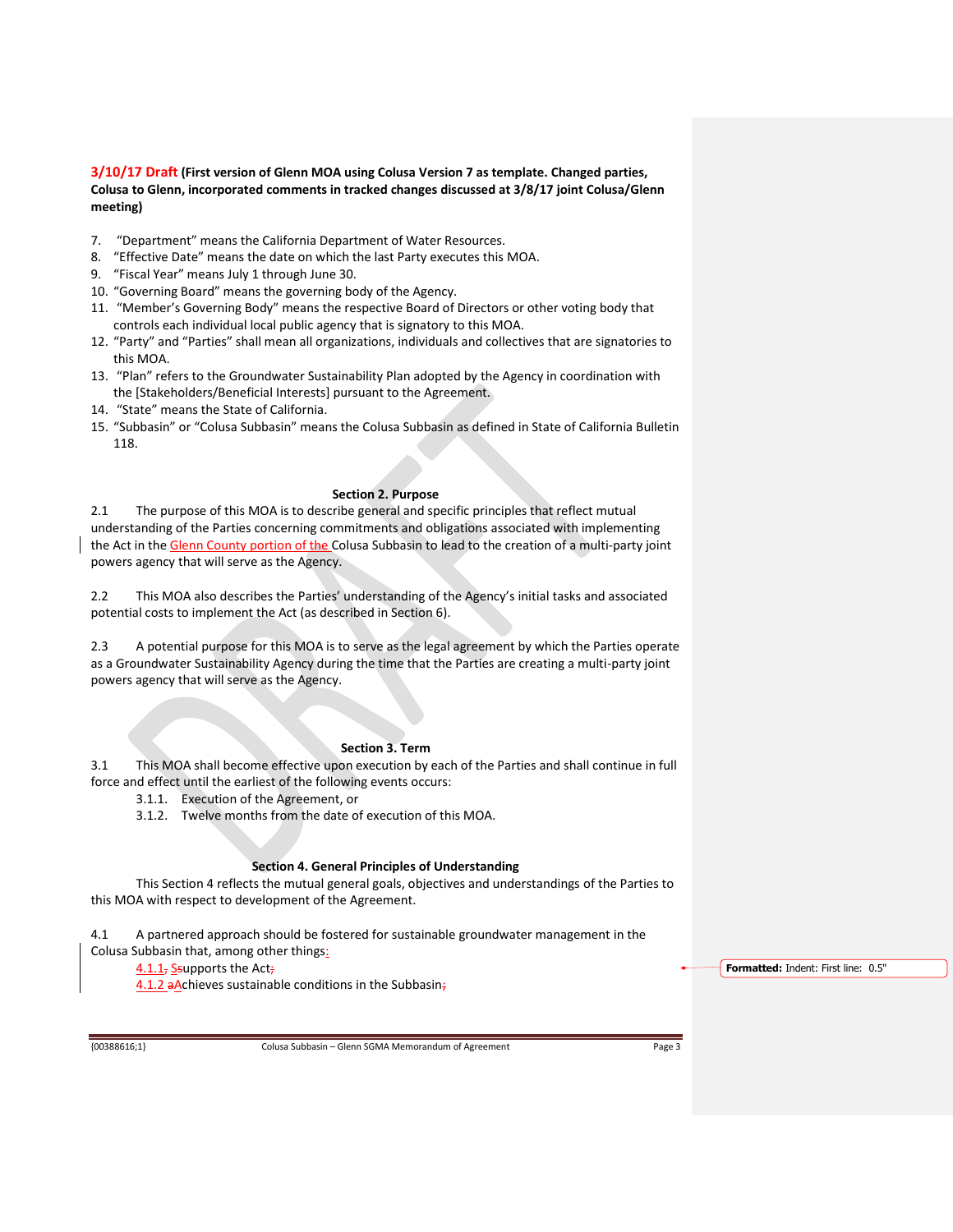4.1.3 FReflects mutual respect for each Party's discretion, governmental authority, expertise, knowledge of groundwater conditions, -rights, needs and concerns; and

4.1.4 eEnsures appropriate representation of all Beneficial Uses and Users.

4.2 Local control of groundwater and compliance with the Act should be preserved to the maximum extent practicable, and State intervention to implement the Act should be avoided to the extent possible.

4.3 Implementation of the Act may be expensive and all Beneficial Uses and Users will need to contribute to implementation. Failure to implement the Act locally could result in State intervention and even greater costs and regulation through State Water Board supervision and implementation of mandatory fees.

4.4 A partneredlocal, collaborative approach to groundwater management and implementation of the Act is in the best interest of Beneficial Uses and Users within the Agency boundaries. - because it This approach will maximize efficiencies, keep costs at a minimum and capitalize on skills and strengths of various partners provided that such proposed partnership also creates and maintains collegial relationships and flexible implementation of the Act.

4.5 As authorized by Section 10723.6 (a) of the Water Code, the Parties intend to form and participate in a single multi-agency GSA covering the portions of the Subbasin that lie within the County. To this end, the Parties intend to execute an Agreement and form the Agency not later than June 30, 2017, and the Agreement will include procedures for other local agencies within the Colusa Subbasin to be added to the Agreement and the Agency at a later date.

4.6 Local agencies within the Colusa Subbasin that are Parties to this MOA, and which have previously filed with the Department notices to become GSA's for their respective service areas, will concurrently with one another, and upon execution of the Agreement formally withdraw said notices, not later than June 30, 2017, and will comply with and carry out the Act through the Agency in cooperation with Beneficial Uses and Users. If the Agreement is not executed and the Agency is not formed by June 30, 2017, the local agencies will comply with and carry out the Act in cooperation with Beneficial Uses and Users through this MOA until one of the events in Section 3.1 occurs.

4.7 Pursuant to the Act, all Beneficial Uses and Users of groundwater will be subject to the Agreement and Plan, and the Parties intend that all Beneficial Uses and Users will cooperate with the Agency and abide by the guidelines put forth in the Agency's Plan for the Subbasin.

4.8 Being a Party to this MOA is not a condition to participate in Plan development. All Beneficial Uses and Users have an equal opportunity, either directly or through appropriate representation on the governing board of the Agency, to participate in Plan development.

4.9 No Party's land or property use, or any other authority, is limited by this MOA.

4.10 Sustainable groundwater conditions in the Colusa Subbasin are critical to support, preserve, and enhance the economic viability, social well-being and culture of all Beneficial Uses and Users, including tribal, domestic, municipal, agricultural, and industrial users.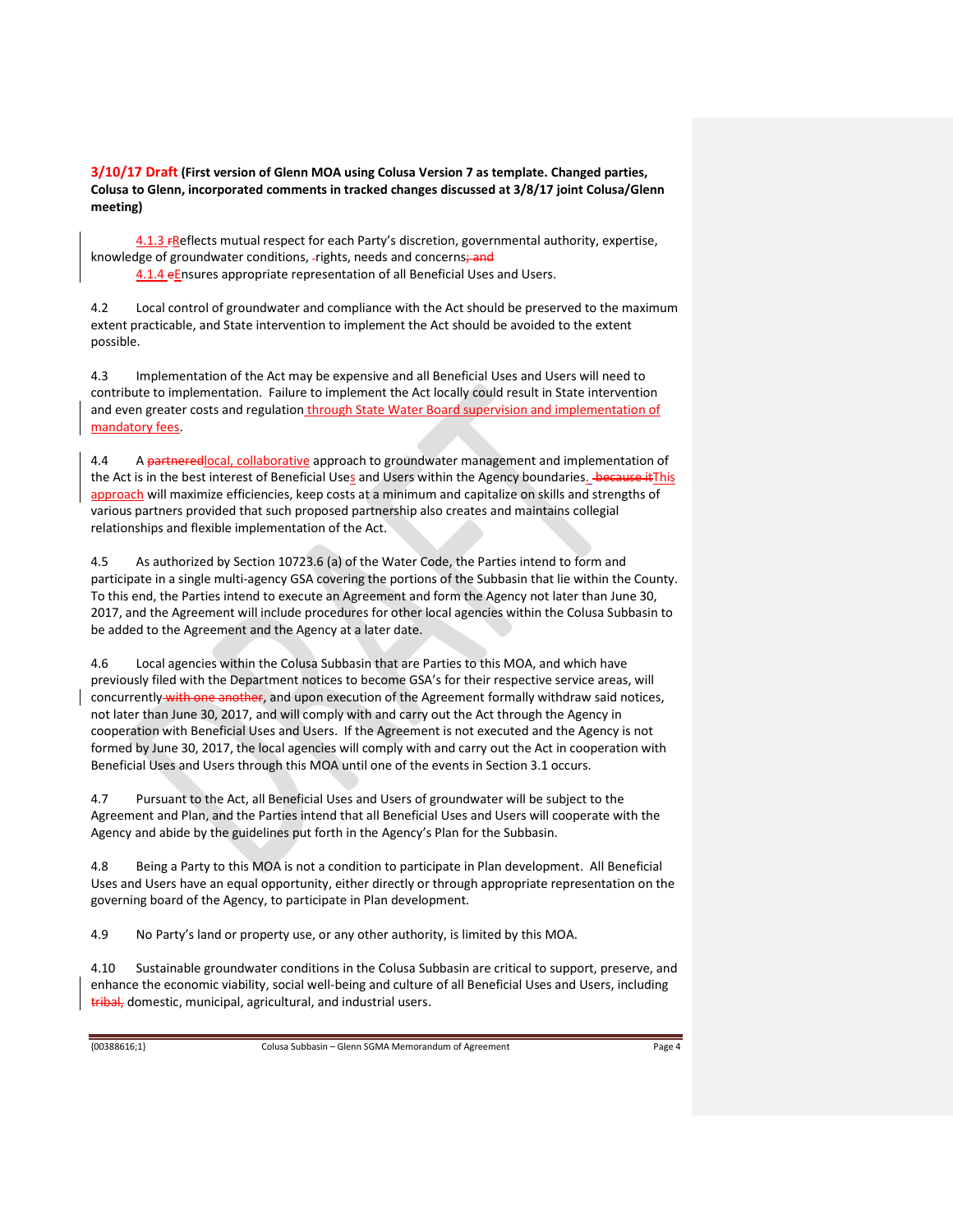4.11 Unsustainable groundwater practices threaten the groundwater resources of all groundwater users in the Colusa Subbasin.

4.12 Aquifers within the basin can be threatened by unsustainable management of groundwater resources.

4.13 Economic prosperity and healthy natural resources in the County can be threatened by the lack of available groundwater and surface water resources, and such threats should be avoided to the maximum extent practical.

4.14 All Beneficial Uses and Users should have an open, transparent and timely opportunity to engage with the Agency and to provide input on Plan development and implementation of the Act. Extensive outreach is a priority of all Parties to this MOA, to inform Beneficial Uses and Users about implementation and potential effects of the Act, and to ensure Beneficial Uses and Users are involved in the process where practical.

4.15 Implementation and enforcement of the Plan should take place at the most local level possible and should allow each Party maximum input to any Plan chapter or section applicable to the Party and the Beneficial Uses and Users that exist or will exist in a Party's service area or jurisdiction. The Plan  $<sub>7</sub>$ </sub> and should reflect the Party's authority and desire to manage the water resources available to its constituents or customers, provided such management is consistent with sustainability requirements of the Act and Plan.

4.16 Overlying landowners in the Colusa Subbasin have a right to share in the sustainable yield of the Subbasin for reasonable and beneficial use on overlying land.

4.17 Act implementation is new for all County Beneficial Uses and Users, and there are many unknowns. Willingness by Parties and Beneficial Users to adapt and adjust during Agency formation and Plan development and implementation is crucial to success.

4.18 Achieving and maintaining groundwater sustainability for the good of all groundwater Bbeneficial Uses and uUsers in the County areis the Agency's first priority and main focus, especially in the early stages of Act implementation while all Beneficial Uses and Users work together to alleviate any existing fear and distrust.

4.19 The Parties understand and agree that this MOA and a Party's execution of the Agreement and participation in the Agency are subject to multi-party agreements being executed in other portions of the Colusa Subbasin outside of Glenn County for purposes of compliance with the Act. If similar multiparty agreements are not executed in other portions of the Colusa Subbasin outside of Glenn County, thean a Party whose jurisdiction extends to portions of the Colusa Subbasin outside of Glenn County may withdraw from this MOA or the Agreement, and proceed independently under the Act.

## **Section 5. Specific Principles of Understanding**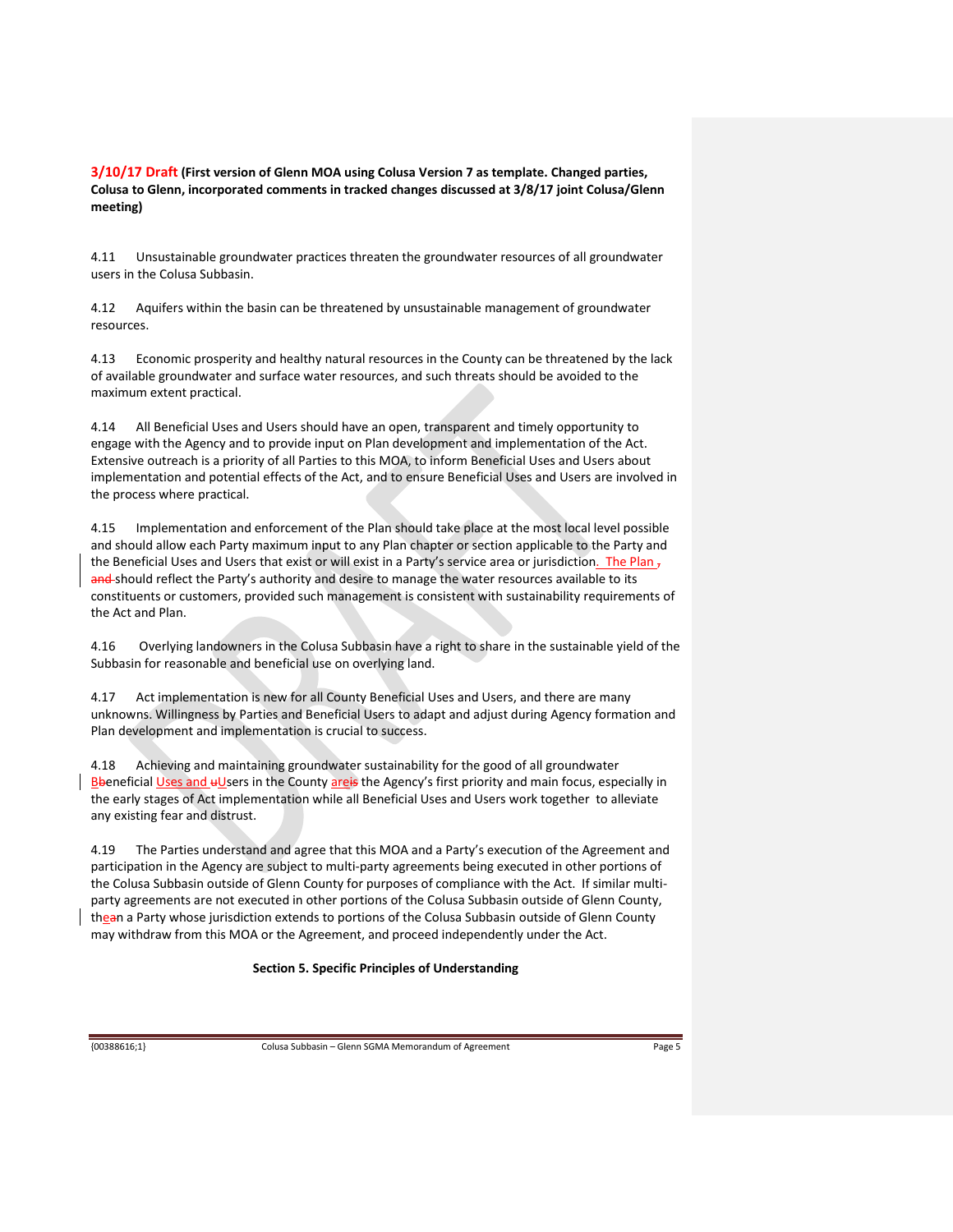This Paragraph 5 reflects the Parties' mutual specific goals, objectives and understanding concerning development of the Agreement and the Agency, and future implementation of the Act.

# 5.1 Governance and Implementation of the Act

5.1.1 Pursuant to Water Code section 10724, and for purposes of making appointments to the governing board of the Agency, the County will represent the common and unique interests of groundwater extractors located in the areas of the Subbasin that are not within the jurisdictional boundary of local agencies that are a Party to the Agreement, other than the County.

5.1.2 The Agency will implement the Act in a manner that optimizes the Act's goals to achieve sustainable groundwater conditions which support the vital agricultural economy in the County, other industry, and domestic and public water uses.

5.1.3 The governing board of the Agency will, consistent with state law regarding joint powers authorities, reflect diverse representation of Beneficial Uses and Users within the Colusa Subbasin and will include representatives of Parties to the Agreement. The representation of mutual water companies and private water corporations regulated by the California Public Utilities Commission Mutual water companies and other private pumpers may be further developed in the Agreement.represented on the governing board as County appointees.

5.1.4 The Agency will pursue financial and infrastructure solutions and beneficial partnerships with Parties and other entities to provide sustainable water supplies within the Colusa Subbasin.

5.1.5 Local agencies that are signatories to the Agreement will reserve the right to withdraw from the Agreement and Agency if the local agency determines it is no longer in the Party's best interests to remain in the Agency. Any local agency that is formed after the date of the Agreement will have the right to become a Party to the Agreement and participate in the governance of the Agency.

5.1.6 Governance and implementation under the Agreement will be designed to avoid duplicative or conflicting governmental authorities to the maximum extent possible. Each Party will have maximum input regarding provisions of the Plan affecting groundwater within its own service area boundaries. Each Party retains and preserves powers and authority to regulate groundwater use within its service area boundaries so long as its actions are consistent with achieving sustainability consistent with the Groundwater Sustainability Plan (GSP). [*POTENTIAL – include text about the use of Management Areas in this section. TBD]*

5.1.7 As parties implement the Act within their respective boundaries, they will coordinate efforts with any adjacent areas within and outside of the Subbasin consistent with the Act.

5.1.8 Among other functions, the Agency will work with local agencies and other Beneficial Uses and Users to coordinate and facilitate intra-basin water transfers as appropriate and to avoid one or more of the six undesirable results defined by the Act:

1. Chronic lowering of groundwater levels

2. A reduction in groundwater storage

{00388616;1} Colusa Subbasin – Glenn SGMA Memorandum of Agreement Page 6

**Comment [LH1]:** Including well permit approval/disapproval **Formatted:** Font: Italic, Font color: Accent 1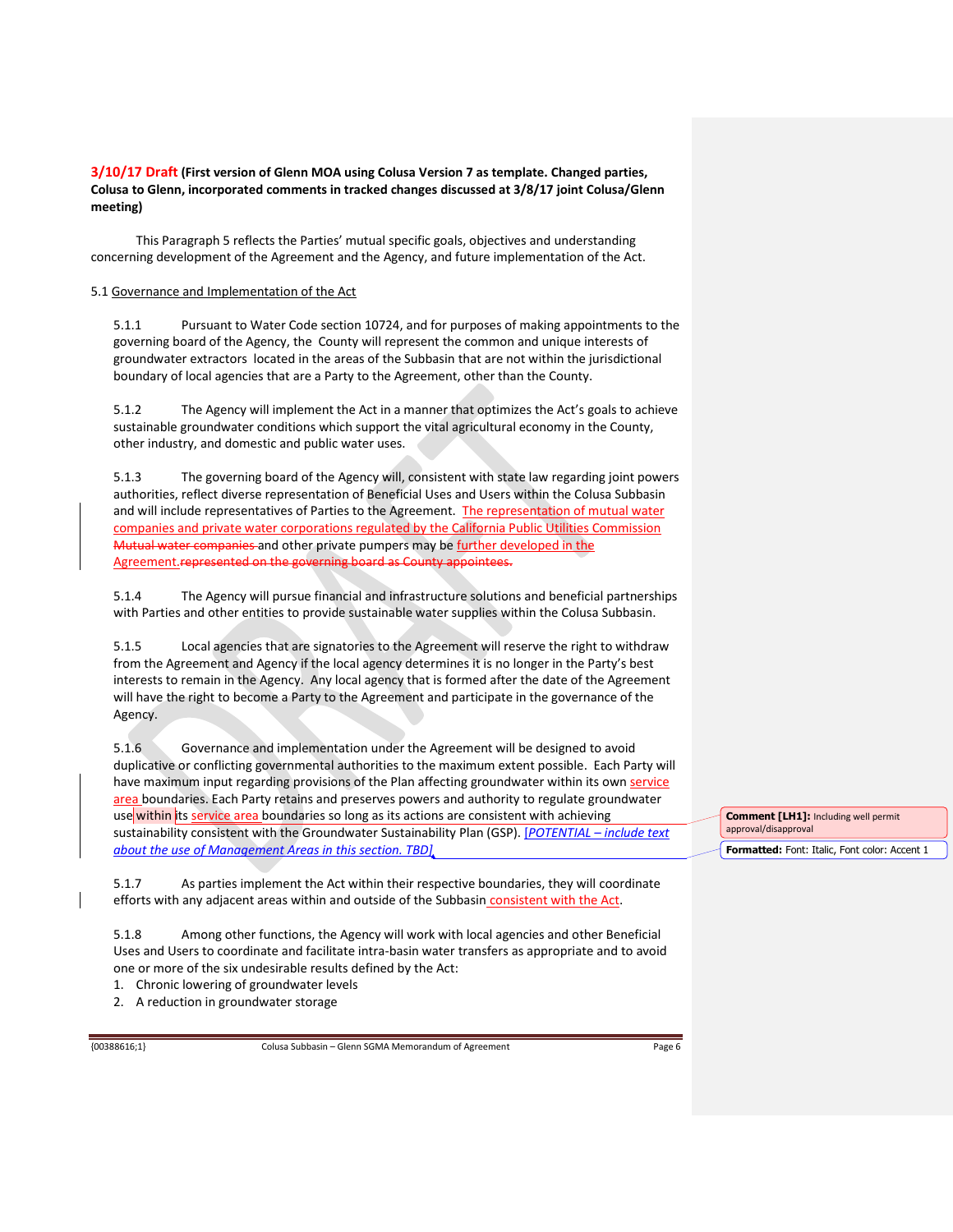- 3. Degradation in water quality
- 4. Land subsidence
- 5. Surface water depletion
- 6. Impacts on groundwater dependent ecosystems

# 5.2 Sustainability

- 5.2.1 Data collection and groundwater studies are essential to increase knowledge and to support groundwater management decisions. Funding and implementing such studies is a priority and a shared responsibility among all Agency-Parties and other Beneficial Uses and Users. The specifics of such sharing will be an element of, and further clarified in, the Agreement.
- 5.2.2 Groundwater conditions throughout the County and Subbasin are not uniform. Conditions vary by location, surface water conditions, precipitation and water year type. While all Beneficial Uses and Users will share the obligation to achieve sustainability, solutions will need to reflect these geographic and hydrogeographic differences.
- 5.2.3 The Parties recognize the potential benefits of utilizing agree that the of surface water to its full extent as available and feasible, and conserving groundwater is conserved for use during dry periods when surface water is not readily available or affordable, and will consider these potential benefits in the Plan development.

5.2.4 The Parties agree that the Plan should recognize the interconnectedness of groundwater and surface water resources, and contributions to the system from distribution, and applications.

5.2.5 The Agency recognizes that groundwater recharge occurs through many different means. Applied surface water, precipitation, porous supply and drain ditches, and Best Management Practices utilized by beneficial users contribute to the basins recharge. Studies will quantify the availability of such recharge and provisions will be included in the GSP to ensure that future groundwater extractions are consistent with quantified recharge and the sustainable yield of the Colusa Subbasin.

5.2.6 The Parties agree that the Plan should encourage all Beneficial Uses and Users, whether using surface water or groundwater in the basin, to maximize the beneficial use water consistent with their respective rights, and provide for mitigation of adverse impacts on waterways, creeks, streams and rivers.

5.2.7 The Parties agree that the Plan should encourage Agency board members to act on behalf of and represent all landowners within their service areas to ensure collective compliance with the Act.

5.2.8 The Parties agree that the Plan should encourage surface water users to use surface water and groundwater for in-basin transfers to meet local demands. Fallowing transfers will also

{00388616;1} Colusa Subbasin – Glenn SGMA Memorandum of Agreement Page 7

**Comment [LH2]:** This change was accepted at the 3/8/17 meeting

**Comment [LH3]:** This change was accepted at the 3/8/17 meeting

**Comment [LH4]:** This change was accepted at the 3/8/17 meeting

**Comment [LH5]:** This change was accepted at the 3/8/17 meeting

**Comment [LH6]:** OAWD: What is the intent of including groundwater in this paragraph. It appears to conflict with paragraph 5.2.3 and the general intent stated here to maximize surface water use when possible.